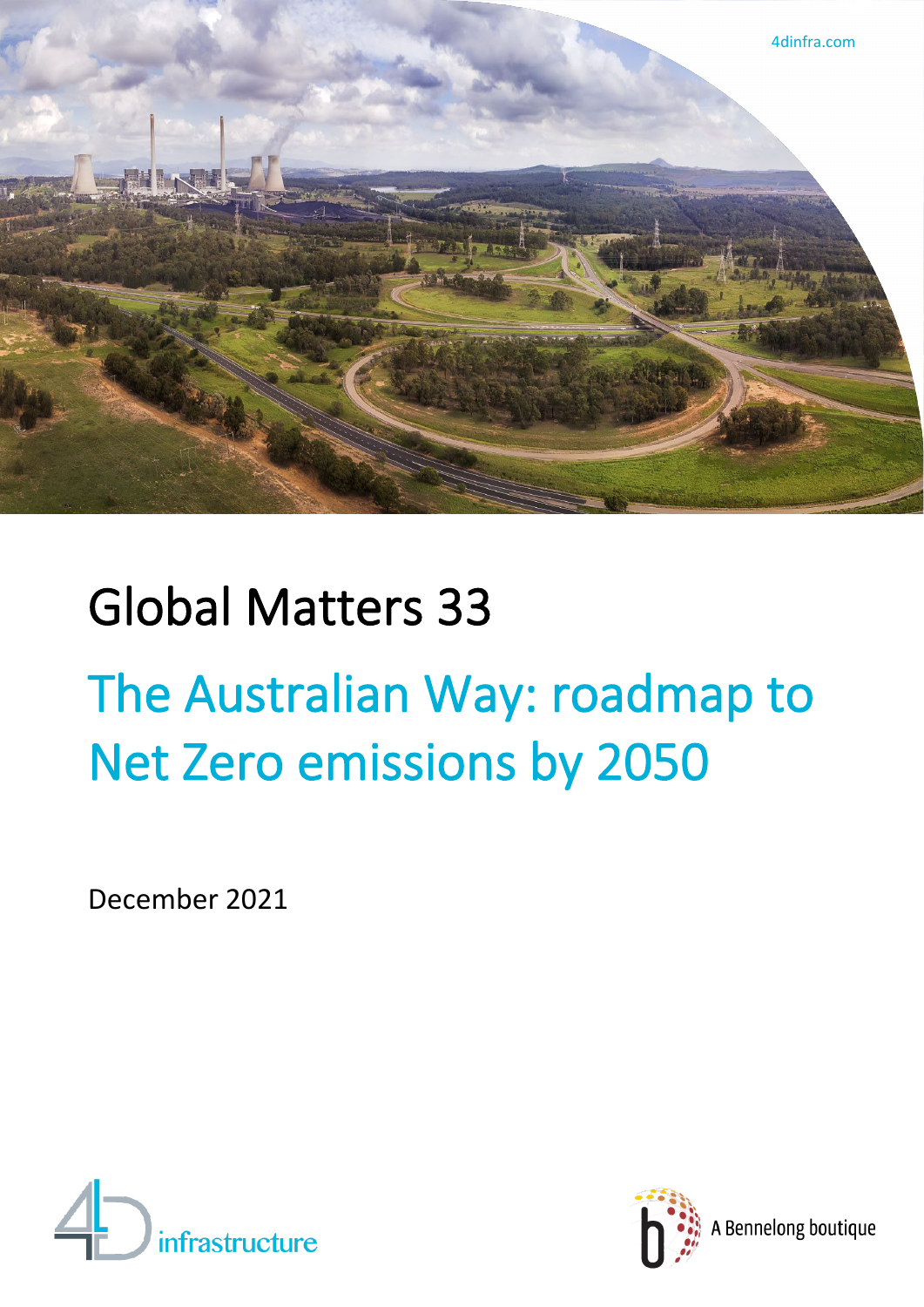**The Australian Government recently released its plan to reach Net Zero emissions by 2050, finally joining the long list of countries already committed to achieving this target by 2050 or sooner. The Plan, endorsed as '***The Australian Way***', is underpinned by existing state and federal policies; supported by new concessional funding; and dependent upon future cost reductions through technology innovation. At the same time the government provided assurances that the country is on track to achieve its 2030 emissions reduction target.**

**In this article, 4D Infrastructure Investment Analyst Christopher James summarises the roadmap and explores how investors may be able to access the opportunity set it presents.**

#### **Contents**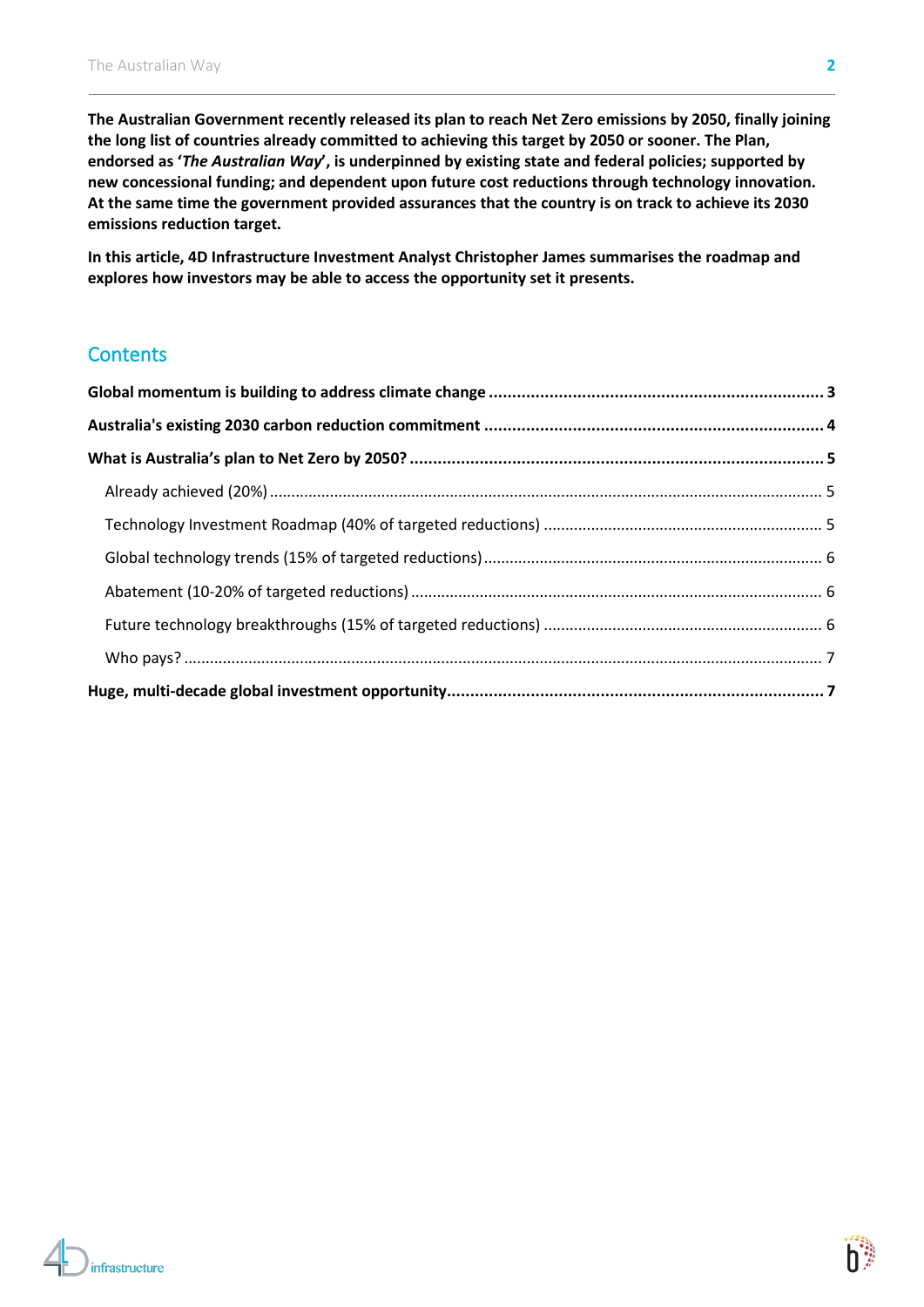# 'The Australian Way' in a nutshell

- In October 2021, the Morrison Federal Government outlined its plan for Australia to target Net Zero carbon emissions by 2050 (the *'Plan'*). It sees Australia join countries representing ~82% of the global economy to have Net Zero targets by 2050-2070.
- The Plan builds on Australia's 2030 emissions reduction target of 26-28% on 2005 levels (the target itself remains unchanged).
- The Plan outlines how an 85% emissions reduction will be achieved, with the residual 15% requiring future technology breakthroughs to deliver economic and practical solutions.
- The Plan will involve an estimated investment of at least ~A\$100b. Execution is expected to deliver an A\$2k/capita increase in 2050 national income and create 62,000 jobs.
- The 2050 target will not be formally legislated, instead relying on governments, consumers and companies collectively driving emission reductions.
- Along with the global decarbonisation thematic, the Plan represents a huge, multi-decade global infrastructure investment opportunity.

# What is Net Zero?

Net Zero refers to a position in which annual greenhouse gas emissions released into the environment are balanced by those taken out. It does not necessarily mean elimination of emissions completely: rather, as more emissions are reduced then less sequestration is required to achieve Net Zero.

Decarbonisation is the process of reducing the amount of emissions into the atmosphere.

# <span id="page-2-0"></span>Global momentum is building to address climate change

The 2015 Paris Agreement on climate change was historic in establishing awareness and momentum for environmental change, with signatories aiming to limit global emissions to Net Zero in the second half of the century. The ultimate goal of such initiatives is to limit global warming to well below 2 (preferably 1.5) degrees Celsius compared to pre-industrial levels. It is a mammoth task, to say the least, and needs support from governments and the populace to balance the often-conflicting goals of environmental sustainability while still fostering population growth, economic advancement and social ideals.

As a result, decarbonisation is now a global phenomenon, with most governments around the world moving to Net Zero targets to limit the impacts of climate change. Countries representing ~82% of the global economy now have Net Zero targets by 2050-2070, up from ~10% just two years ago. 133 of the 142 countries with Net Zero targets are aiming for 2050 or sooner – the US, EU, UK, and Japan have all committed to Net Zero emissions by 2050, and China has committed to Net Zero by 2060.



*Source: Australian Government, The Plan to Deliver Net Zero: The Australian Way, 2021*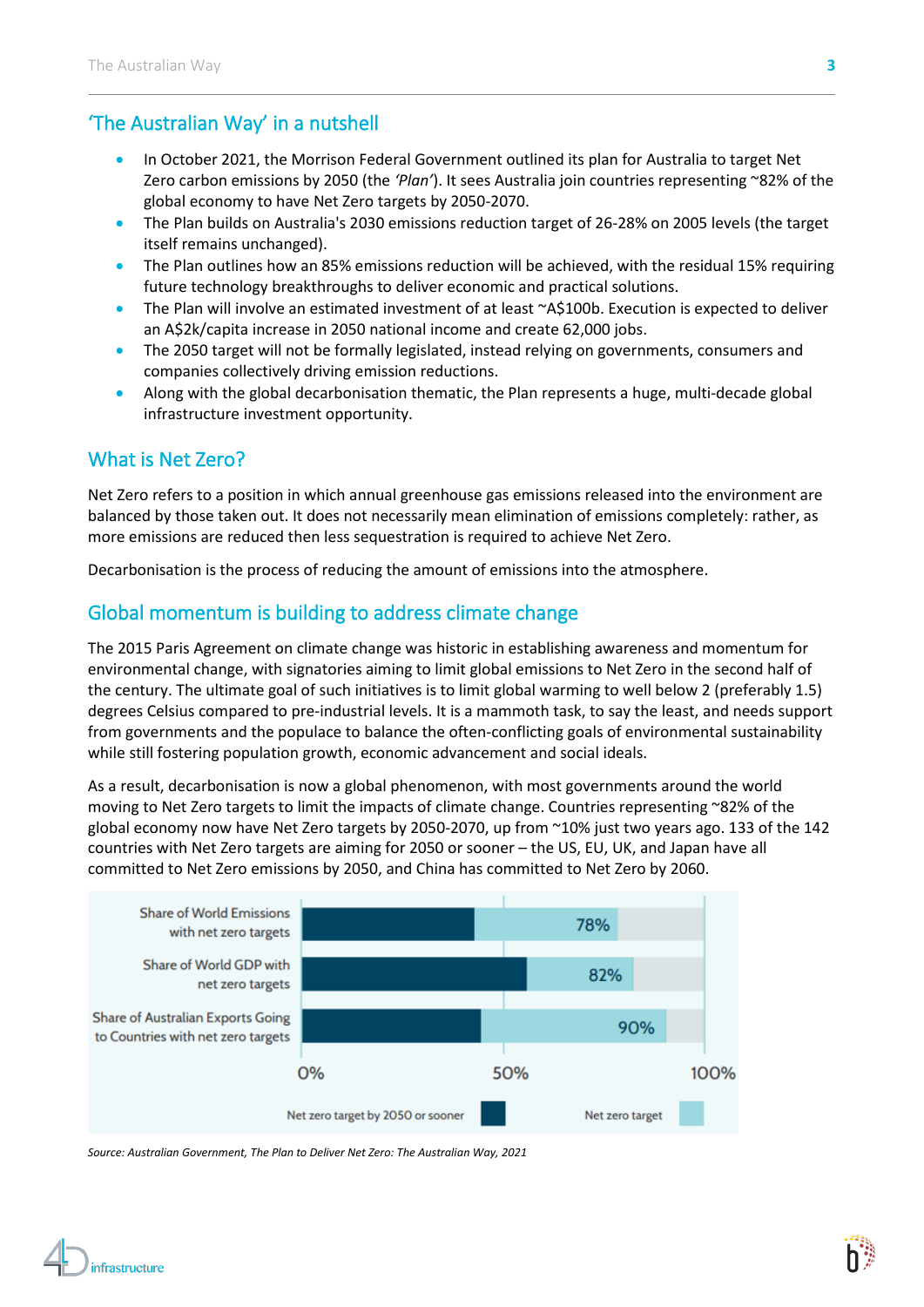## <span id="page-3-0"></span>Australia's existing 2030 carbon reduction commitment

According to the Federal Government's projections, Australia is on track to reduce emissions by up to 35% by 2030, above the existing target of 26-28%. This improved trajectory is due to anticipated faster reductions in emissions from electricity generation, which will be almost entirely driven by state-based policies. Despite the reductions achieved to date and the trajectory outlined, the government has not revised the 2030 target in the current 2050 Plan due to heavy resistance from members of the National Party. However, achievement or outperformance of the 2030 target will assist in delivering the goal of Net Zero emissions by 2050.



*Source: Australian Government, The Plan to Deliver Net Zero: The Australian Way, 2021*

Despite the above commitments and achievements, based on the assessment in the *'Climate Transparency* Report' Australia is ranked among the worst nations for climate action relative to other OECD countries<sup>[1](#page-3-1)</sup>. Several major developed countries have pledged much deeper annual cuts to reach ~50% by 2030 as shown in the table below.

#### **New commitments**





Note: The United Kingdom's initial pledge to reduce emissions to 40% below 1990 levels by 2030 was made as part of the EU-wide pledge. The United States' first pledge had a target year of 2025, so is not perfectly comparable to others shown. Japan's revised pledge, made at the Leaders Summit on Climate in April 2021 has not yet been formalised in an updated Nationally Determined Contribution (NDC). New Zealand has announced that they will increase their pledge ahead of COP26, but at time of publication is yet to do so. Australia's headline emissions reduction of 26% below 2005 levels by 2030 relies heavily on historical land use changes not accounted for by other nations. If assessed on like terms to other nations, the target is a 9% reduction on 2005 levels by 2030.

Source: Climate Council



<span id="page-3-1"></span><sup>1</sup> [www.climate-transparency.org/g20-climate-performance/g20report2021](http://www.climate-transparency.org/g20-climate-performance/g20report2021)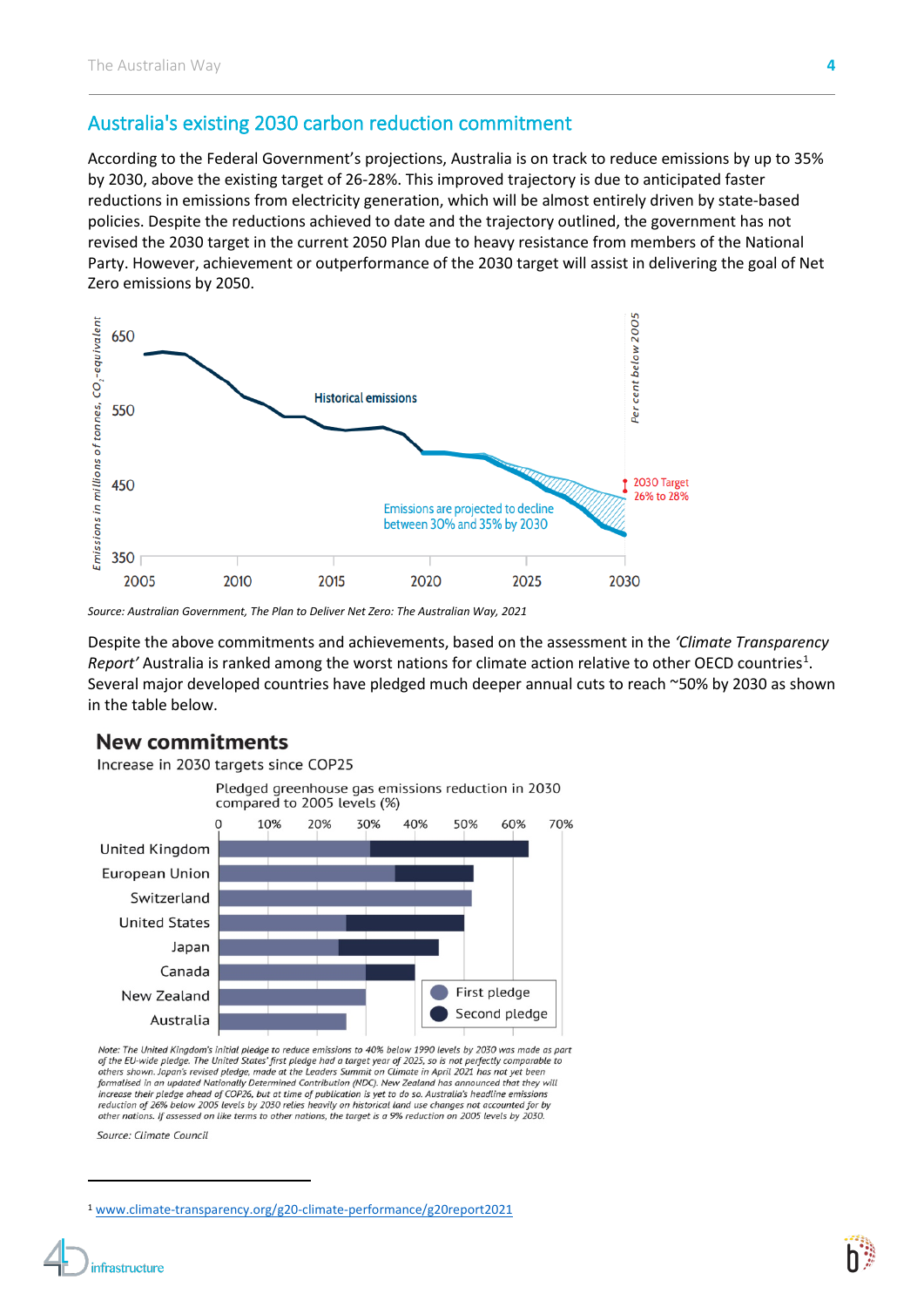This disappointing showing on the global stage finally saw the government address pushback and release a 2050 plan providing a more detailed roadmap to Net Zero. But is it enough?

# <span id="page-4-0"></span>What is Australia's plan to Net Zero by 2050?

In October 2021, ahead of the UN Climate Change Conference of the Parties (COP26), the Australian Commonwealth Government finally committed to a long-term emissions reduction plan to deliver Net Zero emissions by 2050. Prime Minister Scott Morrison has promoted the plan as *'The Australian Way'*.

Having achieved ~20% in emissions reduction to date relative to 2005 levels, the Plan builds on existing state and federal policies, concessional funding, offsets and technology innovation to guide Australia to Net Zero. The Plan outlines how Australia will achieve 85% of its emissions reductions, while it is believed the residual 15% requires future technology breakthroughs to be achieved. Australia is not alone in relying on technology advancement in order to achieve Net Zero goals.

Like the 2030 target, the Plan will not be legislated, thus relying on the Commonwealth, states, territories, consumers and companies to drive emission reductions.

Australia's targeted emission reductions by category to 2050 are reflected in the chart below.



#### How we will reach net zero by 2050

*Source: Based on McKinsey and DISER analysis. \*Sources of offsets include voluntary soil carbon of up to 20 per cent, depending on cost reductions in technology and voluntary demand*

#### <span id="page-4-1"></span>Already achieved (20%)

The starting point for the roadmap to Net Zero is that Australia has already reduced emissions by ~20% on 2005 levels. Most of the reductions have come from changes in the land sector, with the remainder largely from the rollout of renewable energy in the power sector.

#### <span id="page-4-2"></span>Technology Investment Roadmap (40% of targeted reductions)

Under the Plan, the bulk of the emission reductions (~40%) will be delivered through the Technology Investment Roadmap (the *'TIR'*), which is itself a collation of concessional funding, research and innovation projects. The TIR initiative, which was conceived in September 2020, provides a framework that prioritises investment in new and emerging technologies, aiming to accelerate development and commercialise low emission solutions. The TIR includes an A\$1.9bn investment package to be deployed over the next decade towards funding future technologies to lower emissions. While priorities will be continuously reviewed, the initial focus and goals will be directed towards:

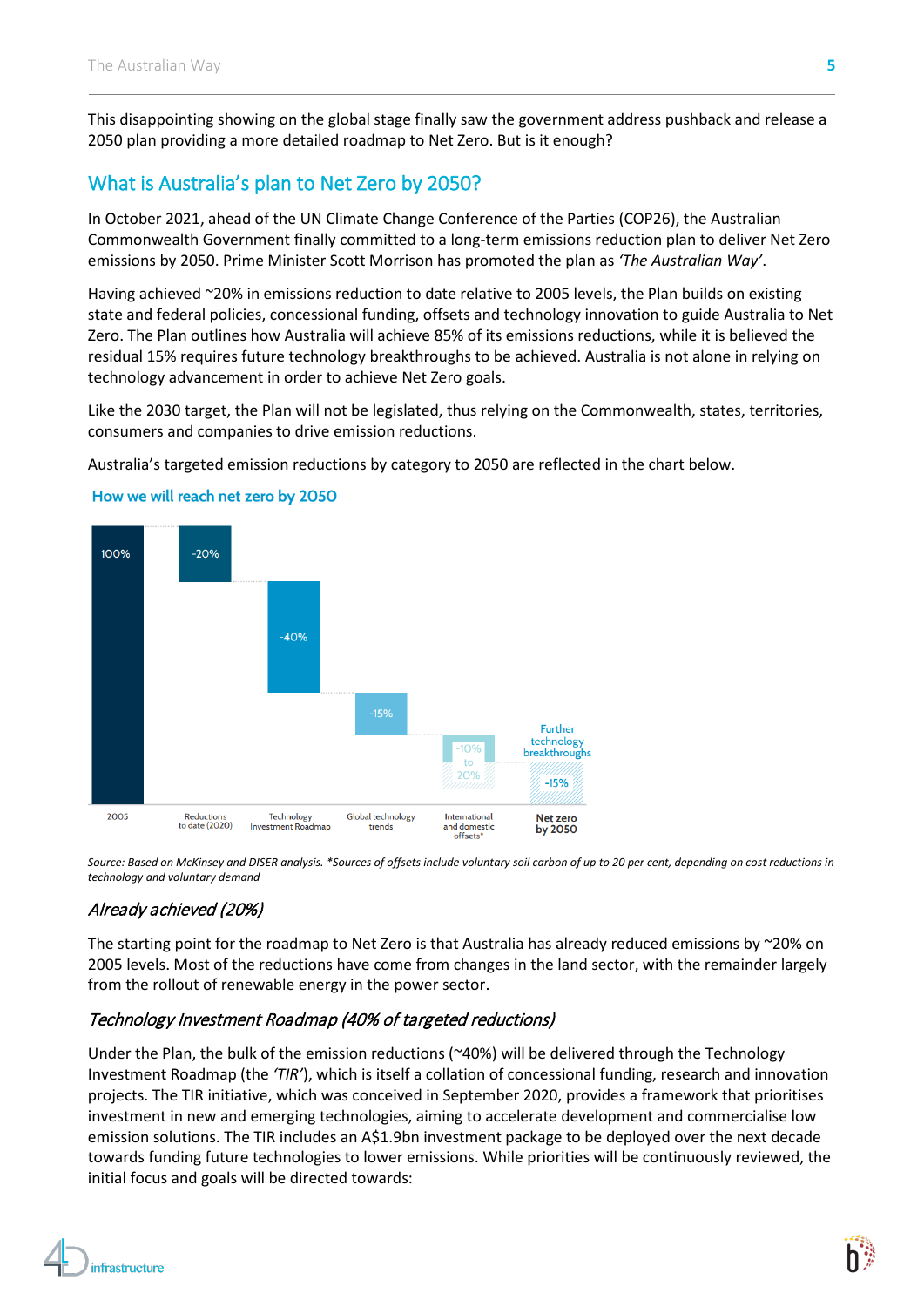- *clean hydrogen:* reducing production costs to under \$2/kg from current costs of ~\$4.60/kg;
- *energy storage:* providing firming for intermittent generation at under \$100/MWh from current costs of ~\$150/MWh;
- *low emissions steel:* reducing production costs to under \$700/tonne from current costs of ~\$900/tonne;
- *low emissions aluminium:* reducing production costs to under \$2,200/tonne from current costs of ~\$2,700/tonne;
- *carbon capture and storage:* providing CO<sub>2</sub> compression, hub transport and storage for under \$20/tonne of CO<sub>2</sub>; and
- *soil carbon sequestration:* reducing soil organic carbon measurement to under \$3/hectare per year from the current costs of ~\$30/hectare per year.

The Plan also added *ultra-low cost solar* to its list of priorities, with the goal to generate solar electricity at \$15/MWh, around a third of today's cost.

For these ambitious goals to be achieved, the Plan relies on a combination of further supply chain development, large-scale deployment and installation of more renewable generation capacity and further technology innovation to facilitate the reductions in the costs required to make these feasible.

#### <span id="page-5-0"></span>Global technology trends (15% of targeted reductions)

The Plan anticipates that current available technology will deliver up to  $\sim$ 15% in emission reductions. This refers to initiatives already viable and underway, such as the electrification of transport, the staged retirement of coal generation, renewable/low emissions generation installations and development of supply chains.

#### <span id="page-5-1"></span>Abatement (10-20% of targeted reductions)

A further 10-20% in reductions will be met through abatement from international and domestic offsets. Abatements are emissions reduction units generated by real projects/initiatives which promote sequestration – that is, the prevention, reduction, removal or capture of emissions from the atmosphere. Common activities include, but are not limited to, renewable generation, energy efficiency, emissions capture, reforestation and other vegetation management practices. A surplus of units creates credits, which can be traded on a domestic and international scale.

Abatements have a legitimate place in reducing greenhouse gas emissions, so long as the underlying emissions reductions are genuine as they have the same effect on global climate outcomes as domestic reductions. Voluntary abatement action under the plan is expected to cost up to \$24/t CO<sub>2</sub>-e basis, while international offsets are available to the Australian economy at the global price,  $$40/t$  CO<sub>2</sub>-e.

#### <span id="page-5-2"></span>Future technology breakthroughs (15% of targeted reductions)

The Plan recognises the need for real investment in low emissions technology, at the same time highlighting that there are currently significant cost differentials and limitations which hinders the ability for such technologies today to fully bridge the gap to Net Zero in a socially acceptable way. Future technology breakthroughs will therefore be vital in bridging the cost barrier to a point of parity with higher emitting alternatives, to provide both economic and practical solutions. The Plan anticipates that new and emerging technologies will reduce emissions by a further 15% through to 2050. In addition to the six priority technologies outlined above within the TIR, the other high potential emerging technologies under consideration are:

- *Livestock:* technological solutions for reducing methane emissions from livestock through feed supplements (e.g. red algae, chemical inhibitors and tannins), alternative forage feeds and genetic selection and breeding for low methane traits; and
- *Low emissions cement:* energy storage and carbon capture use and storage deployed along various points of the value chain.